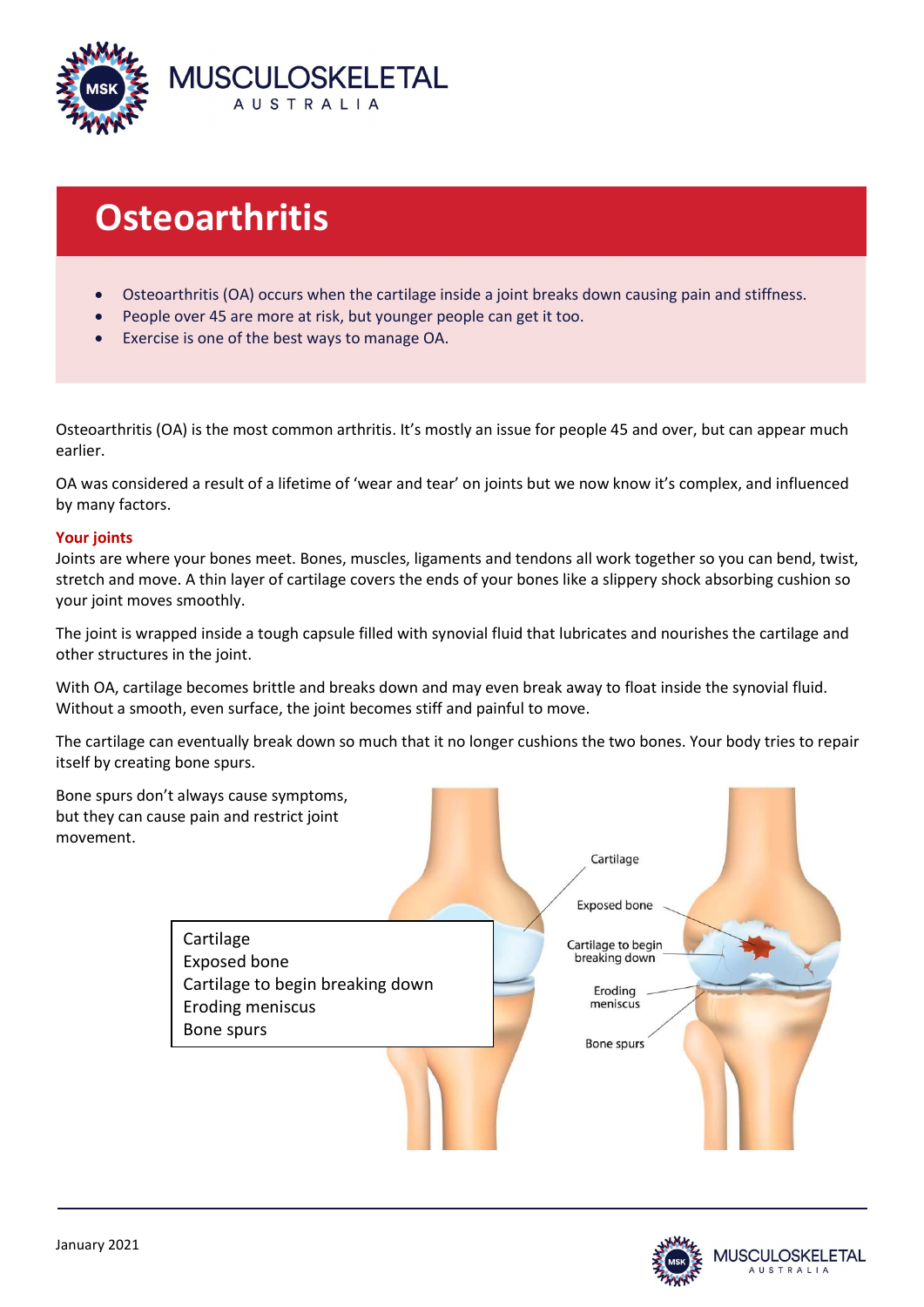# Common Symptoms

- joint stiffness
- joint swelling (inflammation)
- joint pain
- grinding, rubbing or crunching sensation (crepitus)
- weaker muscles.

## Causes

- being 45 or over (greater risk)
- being overweight or obese
- your genes
- gender women get OA more
- repetitive movements at work
- significant injury, damage or overuse of a joint.

# **Diagnosis**

Talk to your doctor if you have joint pain. With an early diagnosis, treatment can start quickly to give you the best possible outcome. In diagnosing your condition your doctor will:

- take your medical history this will include finding out about your symptoms, how long you've had them, what makes them better or worse.
- examine the affected joint/s.

OA isn't usually diagnosed with x-rays, ultrasounds, MRIs or blood tests. However they might be used if your doctor isn't sure what your situation is.

## **Treatment**

There's no cure for OA, but it can be managed effectively using exercise, weight loss, medications and sometimes surgery.

## Exercise

Regular exercise can help reduce pain and stiffness and improve your joint mobility and strength.

Cartilage doesn't have a blood supply, so it relies on the synovial fluid moving in and out of your joints for nourishment and to remove waste.

Exercises that move your joints will help maintain your flexibility.

Strengthening the muscles around your joints is important. The stronger they are, the more weight they can take and the more they can support and protect your joints.

Other benefits of exercise include:

- easing joint and muscle pain and stiffness
- better balance and posture
- better sleep
- improved mood
- helping you maintain a healthy weight, or lose weight when combined with a weight loss diet
- less stress
- reducing your risk of other chronic health issues like diabetes or heart disease.

Your doctor, physiotherapist or exercise physiologist can tell you what exercises are best for you. You'll need exercises that promote muscle strength, joint flexibility, improved balance and coordination, and general fitness.

## Manage your weight

Being overweight or obese increases your risk of developing OA, and its severity. Additional weight also increases pressure on your joints, especially weight bearing ones like hips, knees and feet. It can cause more pain and joint damage.

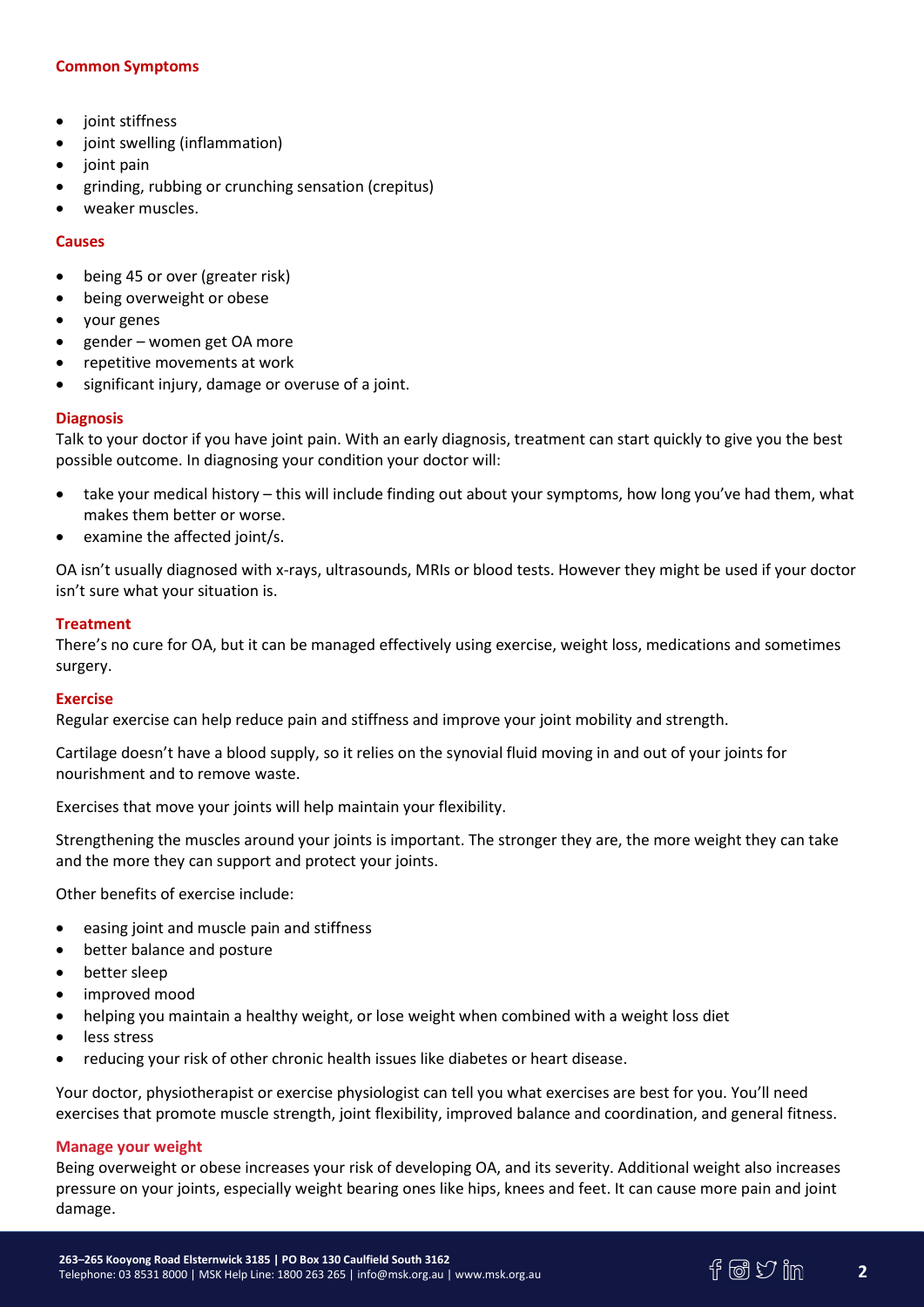Fat also releases molecules that contribute to low, but persistent, inflammation across your body. This in turn increases inflammation in your OA affected joints.

A healthy weight is important if you have OA and your doctor or dietitian can advise you on safe weight loss strategies.

## Medication

Depending on your symptoms, your doctor may recommend over-the-counter or prescription medications such as:

- pain relievers (analgesics) for temporary pain relief
- non-steroidal anti-inflammatories (NSAIDs) to control inflammation and provide pain relief
- anti-inflammatory or analgesic creams and gels for temporary pain relief.

Tell your doctor if you're taking any other medications, supplements or treatments – including any from a supermarket, health store or complementary therapist.

Steroid joint injections are sometimes recommended for people who still have significant pain after trying exercise, weight loss or other medications. However, they can't be given repeatedly, and it's recommended you have no more than three to four a year per joint.

# Tips for managing OA

Learn about your condition – this will help you make informed decisions about your health care and take an active role in managing your condition.

Learn ways to manage pain – there are many strategies to deal with pain. Knowing about these and what works best for you is an important part of living with a chronic condition like arthritis.

See our book Managing your pain: An A-Z guide at www.msk.org.au

See a physio – physiotherapists have techniques to improve movement and reduce pain. This can include an exercise program tailored to your needs, and ways to modify your daily activities.

Talk to an OT – an occupational therapist can give advice on pacing yourself and managing fatigue, as well as how to modify daily activities at home and work to reduce strain on, and pain from, affected joints.

Choose supportive shoes – supportive, well-fitting shoes will help reduce the symptoms of OA in weight bearing joints like feet, knees, hips and spine. Talk to a podiatrist about getting a flat shoe with a cushioned, flexible sole and a good arch support.

Try relaxation techniques – muscle relaxation, meditation, visualisation and other techniques can help you manage pain and difficult emotions, such as anxiety. They can also help you fall asleep.

Grab a gadget – reduce joint strain with supports like walking aids, specialised cooking utensils, ergonomic computer equipment and long-handled shoehorns. Speak to an OT for aids and equipment advice.

Eat well – while there's no specific diet to help with OA, you should eat a healthy, balanced diet to maintain general health and prevent weight gain and other medical problems, like diabetes and heart disease.

Get some sleep – a good night's sleep helps, but it can be hard if you're in pain. If you wake with pain or discomfort during the night, consider pain relieving medication before bed. A warm bath before bed can also help you fall asleep. Have a warm shower if it's hard getting in and out of the bath. Pillows between your knees (if you sleep on your side), hot water bottles or electric blankets can also help you get to sleep.

Pace yourself – find the right balance between rest and activity. Break up chores into smaller tasks and over a longer time, rather than all in one go. In between smaller tasks, do activities that are less active or stressful on your sore joint/s. For example, if you're vacuuming your house, break it into rooms. Vacuum one room, and then sit down and



3